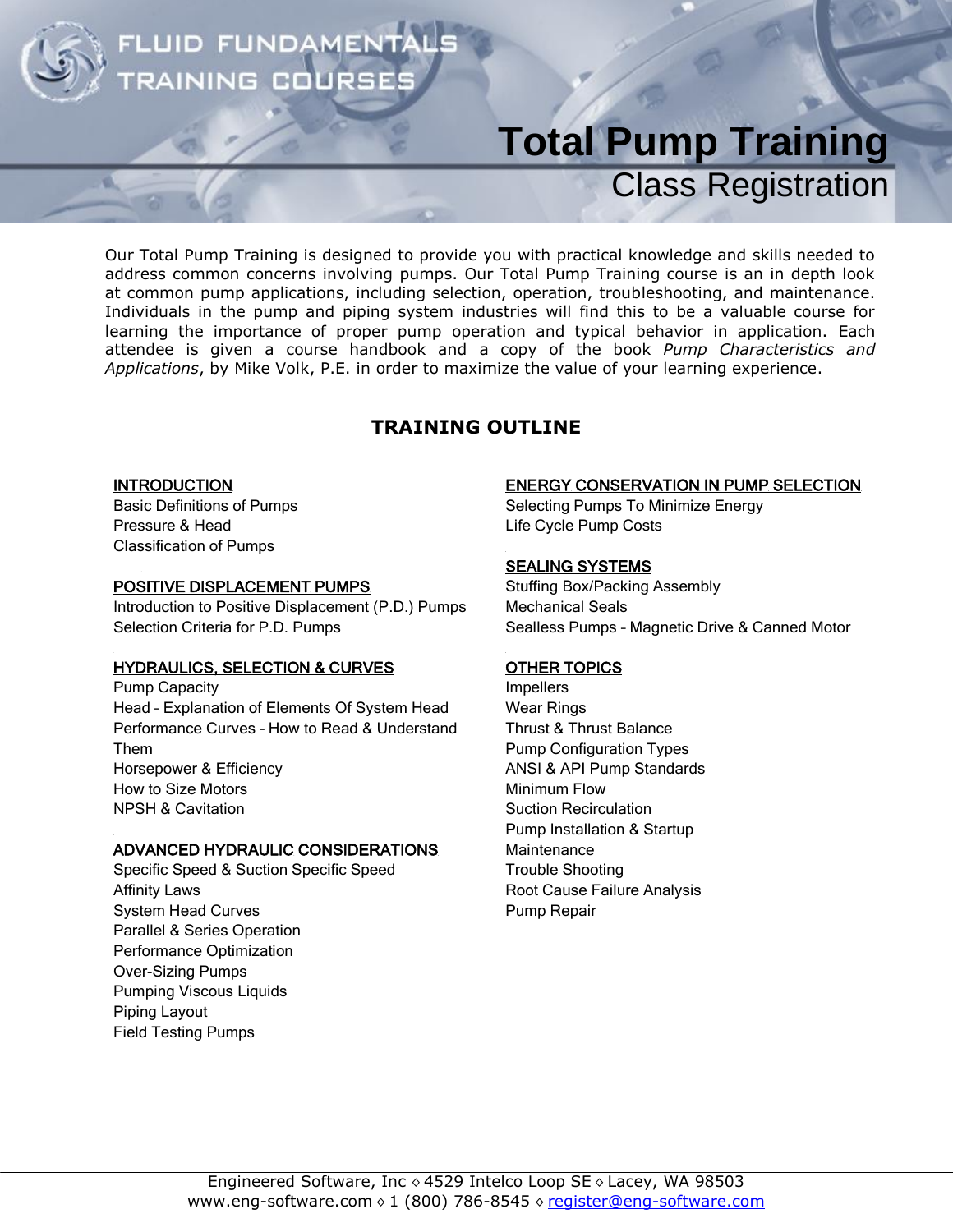

## **Total Pump Training** Class Registration

#### **Class Registration**

**To register:** call (800) 786-8545 or email [register@eng-software.com](mailto:register@eng-software.com) This registration form does not guarantee that a seat is held for the registrant(s). Call to confirm seating availability.

**Course fee:** The early registration fee of \$1495 includes the three-day seminar, course workbook and companion book *Pump Characteristics and Applications*. The registration fee on the day of the class is \$1595.

**Cancellation Policy:** If notification is received at least two weeks prior to the start of the course, credit may be granted to a later seminar date. No refunds are available for cancellations made less than 30 days prior to the start of the scheduled course. If for any reason we are required to cancel a class, our liability is limited to the return of the registration fee.

**Guarantee:** Engineered Software offers the highest quality training available. If you are dissatisfied for any reason, notify the instructor prior to the end of the first day and you may withdraw and receive a 100% tuition refund.

**Class size**: Limited to 40.

**Continuing Education Unit (CEU):** Completion of the Total Pump Training is credited as 2 CEU's.

#### **Courses are offered on the following schedule:**

LA Metro Area, CA – October 28-30, 2014

| <b>Method of Payment (Check one):</b>  |                                                                            |     |             |        |                                |                                                                                                                                             |                                         |  |
|----------------------------------------|----------------------------------------------------------------------------|-----|-------------|--------|--------------------------------|---------------------------------------------------------------------------------------------------------------------------------------------|-----------------------------------------|--|
|                                        | $\Box$ Visa                                                                | IMC | $\Box$ Amex |        | □Purchase Order*               |                                                                                                                                             | □Check (Payable to Engineered Software) |  |
| Card Number:                           |                                                                            |     |             |        | Exp. Date:                     |                                                                                                                                             | Security Code:                          |  |
| Name On Card:                          |                                                                            |     |             |        |                                |                                                                                                                                             |                                         |  |
| Signature:                             |                                                                            |     |             |        |                                |                                                                                                                                             |                                         |  |
|                                        |                                                                            |     |             |        | <b>Attendee Information **</b> |                                                                                                                                             |                                         |  |
| Name:                                  |                                                                            |     |             |        | Email:                         |                                                                                                                                             |                                         |  |
| Company:                               |                                                                            |     |             |        | Title:                         |                                                                                                                                             |                                         |  |
| Address:                               |                                                                            |     |             |        |                                |                                                                                                                                             |                                         |  |
| City:                                  |                                                                            |     |             | State: | Zip:                           |                                                                                                                                             |                                         |  |
| Phone:                                 |                                                                            |     |             | Fax:   |                                | $PE#$ :                                                                                                                                     |                                         |  |
| Please Mail this form with payment to: |                                                                            |     |             |        |                                |                                                                                                                                             | For your convenience you may also:      |  |
|                                        | <b>Engineered Software</b><br>4529 Intelco Loop SE<br>Lacey, WA 98503-5941 |     |             |        |                                | Fax to: (360) 412-0672<br>E-mail to: register@eng-software.com<br>Phone Registration is available from<br>7am to 3:30pm PDT: (800) 786-8545 |                                         |  |

\* Invoice to be paid prior to beginning of class.

\*\* For additional attendees, a second sheet has been provided. If you are registering more than five people please make a copy of the additional attendee registration sheet and use it to complete all attendee registrations.

> Engineered Software, Inc  $\lozenge$  4529 Intelco Loop SE  $\lozenge$  Lacey, WA 98503 www.eng-software.com  $\lozenge$  1 (800) 786-8545  $\lozenge$  [register@eng-software.com](mailto:register@eng-software.com)